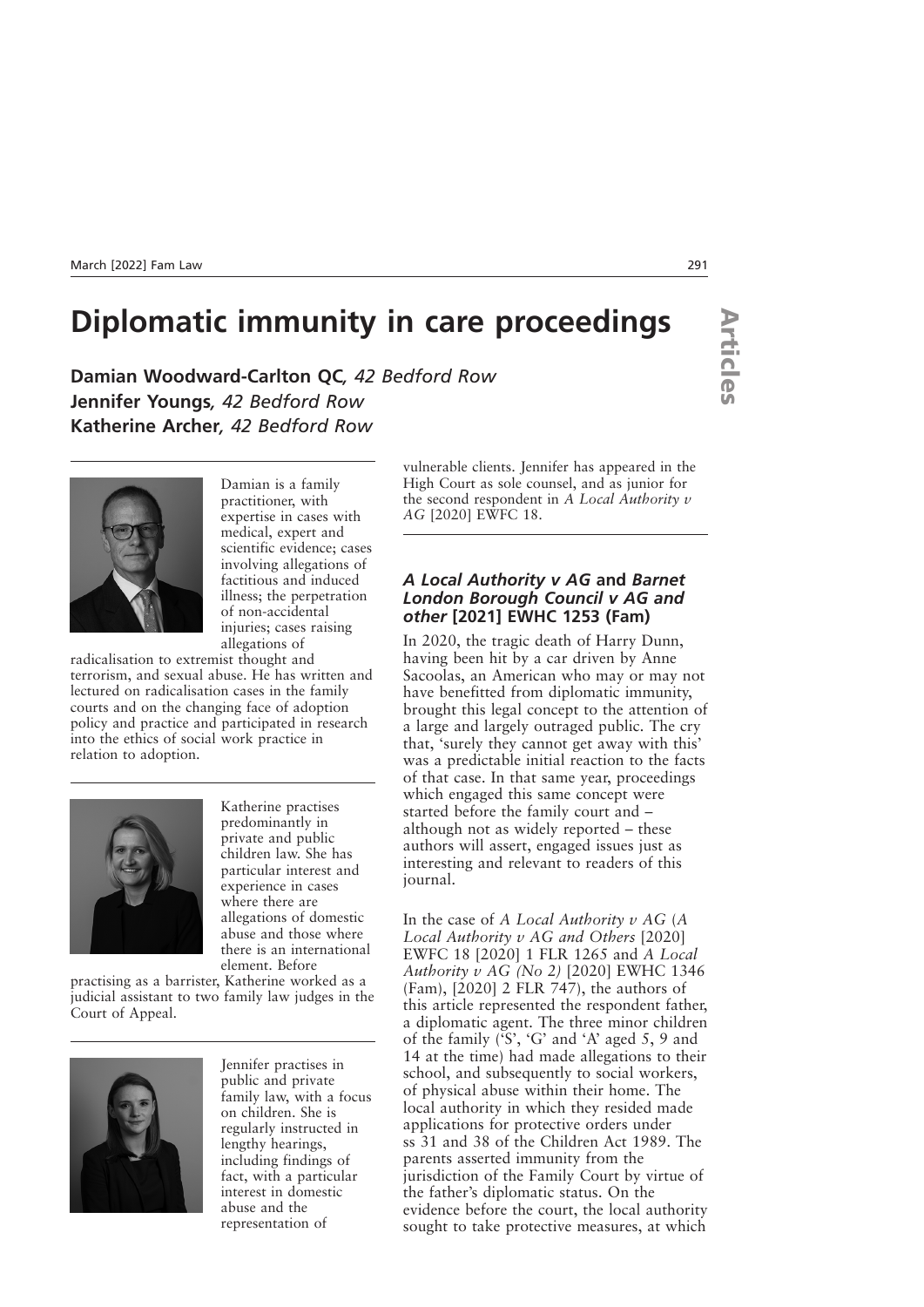#### point the legal concepts of child protection and diplomatic immunity collided headlong.

# **Legal background**

Mostyn J was presented with, on the face of it, a 'sacred and inviolable' [26] principle, identified by Lord Sumption in *Al-Malki and another v Reyes and another* [2017] UKSC 61 (at [5]) as:

> '. . . one of the oldest principles of customary international law. Its history can be traced back to the practices of the ancient world and to Roman writers of the second century. "The rule has been accepted by the nations", wrote Grotius in the 17th century, "that the common custom which makes a person who lives in foreign territory subject to that country, admits of an exception in the case of ambassadors": De Jure Belli ac Pacis, ii.18.'

In its current form, the law on diplomatic immunity is found in the Vienna Convention on Diplomatic Relations 1961 ('VCDR'). It provides a complete framework for the establishment, maintenance and termination of diplomatic relations and diplomatic immunity, and was the result of an intensely deliberative international process spanning many years.

## *The scope of diplomatic immunity*

By s 2 and Sch 1 of the Diplomatic Privileges Act 1964 ('DPA 1964'), the full text of Arts 1, 22–24, 27–40 and 45 of the VCDR is imported into domestic law.

Article 1 of the VCDR divides persons entitled to diplomatic immunity into three tiers: (1) 'diplomatic agents'; (2) 'members of the administrative and technical staff'; and (3) 'members of the service staff'.

Article 31 provides that diplomatic agents, those referred to at (1) above, enjoy immunity from criminal, civil and administrative jurisdiction and from execution, except in three cases:

a. a real action relating to private immovable property situated in the United Kingdom (Art 31(1)(a));

- b. an action relating to succession in which the diplomatic agent is involved as executor, administrator or beneficiary as a private person (Art  $31(1)(b)$ ); and
- c. an action relating to any professional or commercial activity exercised by the diplomatic agent outside his official functions (Art  $31(1)(c)$ ).

Article 37(1) confers the same immunity on members of the agent's family forming part of his household. The immunity of the diplomatic agent and his household can only be waived by the government of the sending state; a diplomat and his family cannot do so (Art 32).

On the face of it, therefore, the family (including the children, in relation to whom the court was invited to make orders) in Mostyn I's case enjoyed immunity from the Family Court of England and Wales and could not waive that immunity themselves.

## *The procedural and reciprocal nature of diplomatic immunity*

It is well-established that diplomatic immunity is not an immunity from liability but a procedural immunity from the jurisdiction of the courts of the receiving state. It is for this reason that Lord Sumption in *Al Malki* considered there to be no conflict between a rule prohibiting conduct – even if that rule was a peremptory norm of international law – and diplomatic immunity [40]:

'Diplomatic immunity, like state immunity, is an immunity from jurisdiction and not from liability. Its practical effect is to require the diplomatic agent to be sued in his own country, or in respect of non-official acts in the receiving state, once his posting has ended. There is therefore no conflict between a rule categorising specified conduct as wrongful, and a rule controlling the jurisdictions in which or the time at which it may properly be enforced.'

Lord Sumption referenced the judgments of Lords Bingham and Hoffman in *Jones v*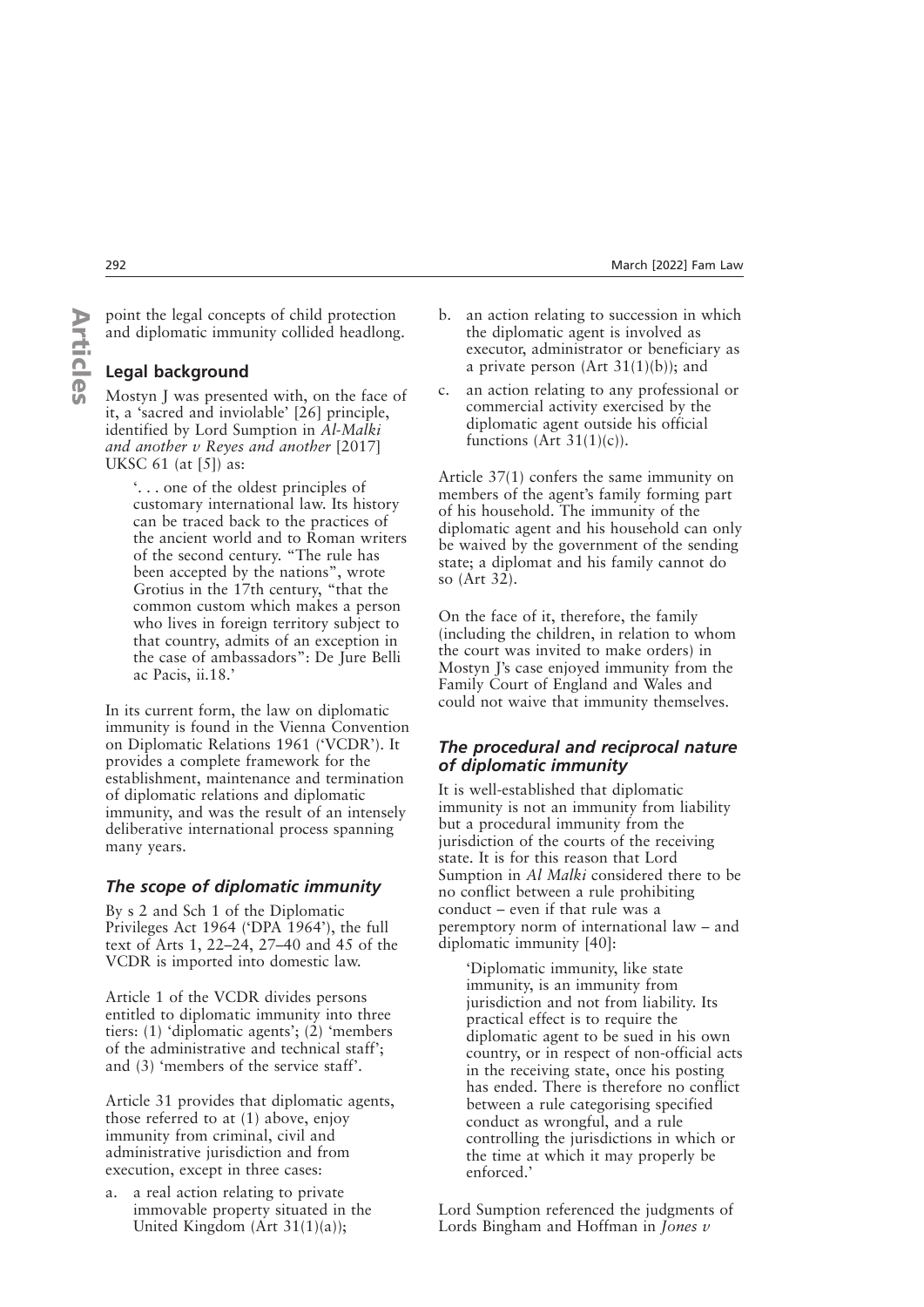*Ministry of the Interior of the Kingdom of Saudi Arabia (Secretary of State for Constitutional Affairs intervening); Mitchell v Al-Dali* [2007] 1 AC 270, which concluded that the similar jurisdictional bar operating by virtue of state immunity did not contradict a prohibition contained in a jus cogens (or 'peremptory') norm of international law – in *Jones*, against torture – but merely diverts any breach of it to a different method of settlement [40]. Thus, even stark acts of abuse have been found not to undermine or dilute the inviolability of immunity:

'. . . diplomatic immunity can be abused and may have been abused in this case. A judge can properly regret that it has the effect of putting severe practical obstacles in the way of a claimant's pursuit of justice, for what may be truly wicked conduct. But he cannot allow his regret to whittle away an immunity sanctioned by a fundamental principle of national and international law.' (*Al Malki*<sup>1</sup> at [40])

To understand how Lord Sumption could reach such a conclusion in *Al-Malki*, it is also important to consider the fourth recital to the VCDR, which clearly states that:

'. . . the purpose of such privileges and immunities is not to benefit individuals but to ensure the efficient performance of diplomatic missions as representing states.'

As such, those interpreting the VCDR must be mindful of the reciprocal nature of diplomatic immunity:

'The threat to the efficient performance of diplomatic functions arises at least as much from the risk of trumped up or baseless allegations and unsatisfactory tribunals as from justified ones subject to objective forensic appraisal. It may fairly be said that from the United Kingdom's point of view, a significant

purpose of conferring diplomatic immunity of foreign diplomatic personnel in Britain is to ensure that British diplomatic personnel enjoy corresponding immunities elsewhere.'

Whilst in the United Kingdom we might consider our courts and procedures to be fair, our own diplomats are stationed in jurisdictions where we may not believe the same to be true. That such diplomats should also enjoy the benefit of immunity weighed heavily upon Lord Sumption in *Al Malki* [12], as it did – as will be set out further below – on Mostyn J in this case. Reciprocity is therefore a key feature of diplomatic immunity and integral to its proper functioning.

#### *Application in family proceedings*

Professor Denza, the leading academic authority on the law of diplomatic relations, in *Diplomatic Law*, 4th ed (2016) at p 235, is clear that family cases fall squarely within the scope of diplomatic immunity from civil proceedings:

'Immunity from civil and administrative jurisdiction covers not only direct claims against a diplomatic agent or his property but also family matters such as divorce or other matrimonial proceedings, proceedings to protect a member of the family of a diplomat by a care order or make him or her a ward of court . . . '

As referenced above, there are several 'tiers' of diplomatic immunity contained within the provisions of the VCDR, and all previous cases within the family jurisdiction had concerned those classified – at (2), above – as 'members of the administrative and technical staff' of a diplomatic mission.

Pursuant to Arts 37(2) and (3) VCDR, the members of the administrative and technical staff of the mission and the members of the

<sup>1</sup> Ultimately, the claimant to the employment dispute in *Al Malki* was permitted to pursue her allegations of mistreatment against her diplomat former employers. In determining the issue of jurisdiction, the Supreme Court proceeded on the basis that these allegations amounted to human trafficking for the purposes of The Protocol to Prevent, Suppress and Punish Trafficking in Persons, Especially Women and Children (Palermo, 2000). Jurisdiction was established because, during the course of the proceedings, the diplomat's posting came to an end and he returned to Saudi Arabia. His immunity was therefore at an end in accordance with Art 39(2) VCDR.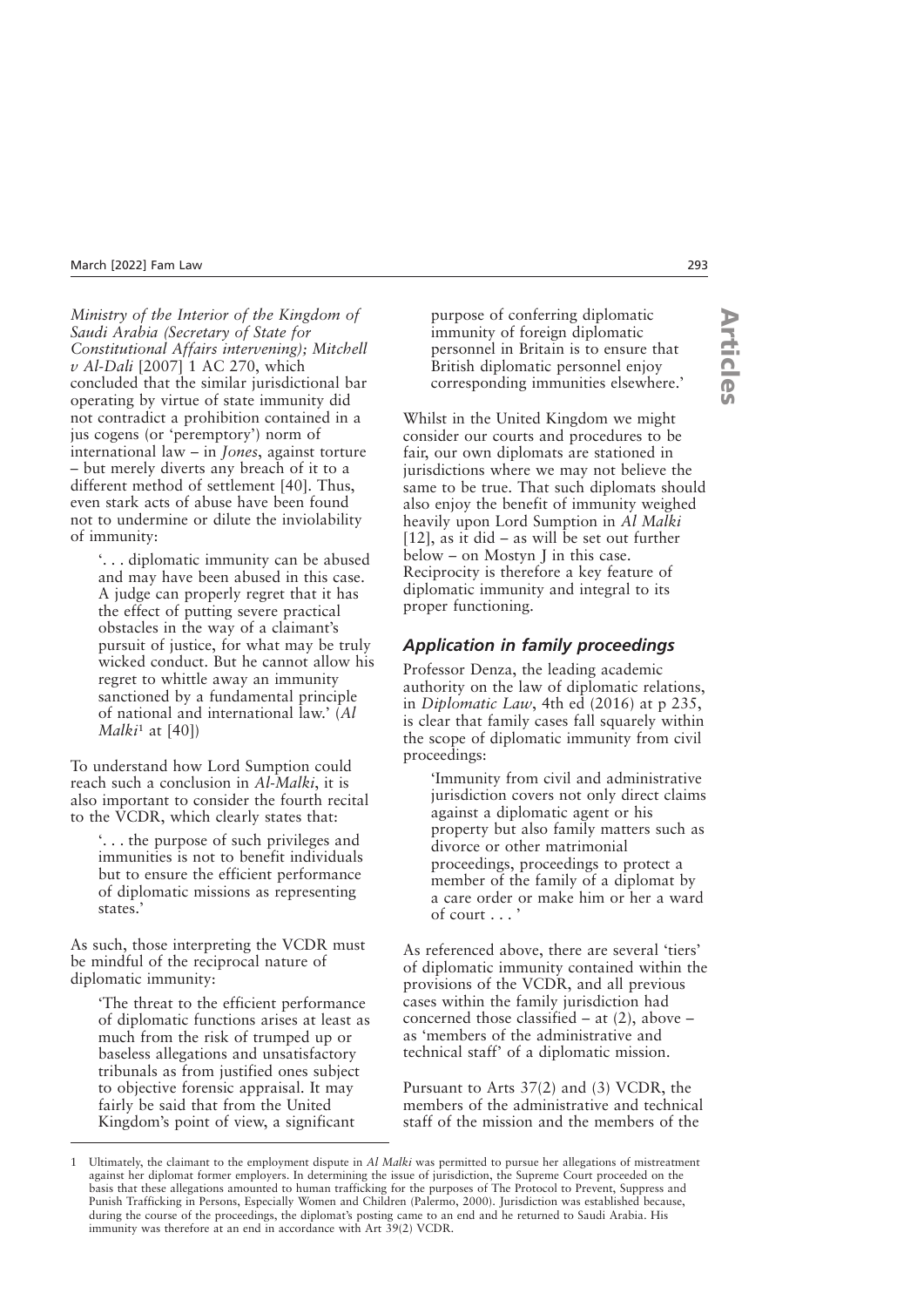**ArticlesArticles**  service staff of the mission, enjoy diplomatic immunity, but with the important qualification that the immunity does not extend to acts performed outside the course of their duties.

In *Re B (Care Proceedings: Diplomatic Immunity)* [2002] EWHC 1751 (Fam), [2003] 1 FLR 241 the local authority applied for an interim care order in respect of a child whose father was a member of the administrative and technical staff of a foreign embassy. The then President, Dame Elizabeth Butler-Sloss unsurprisingly determined that beating his child did not fall within the embassy worker's duties. The court therefore had jurisdiction to deal with the care proceedings.

Similarly, in *A Local Authority v X and others* [2019] 2 WLR 202 Knowles J concluded that the court had jurisdiction to make care orders in respect of four children whose mother was employed in an administrative role at a foreign High Commission. Shortly before the final hearing, the mother's High Commission functions ceased, and her diplomatic immunity came to an end. There was therefore no immunity from jurisdiction. In any event, it could not be said during the period when the mother did enjoy immunity, that her treatment of the children fell within the course of her duties.

There is nothing unusual or surprising about the courts' decisions as to jurisdiction in these cases. The diplomat parents were either no longer serving diplomats and/or were members of a mission's technical or administrative staff with a more limited immunity than that of diplomatic agents. These cases were, therefore, of only limited assistance when a parent party to proceedings had the broader immunity of a diplomatic agent under Art 31(1) VCDR.

#### **The tension with the European Convention and the UNCRC**

This case was the first time a court in the United Kingdom has had to directly grapple with the difficult question of whether the immunity of a serving diplomatic agent

could place the protection of children, living in this country and allegedly being abused, beyond the reach of the courts.

Indeed, it appears to be only the second case of its kind reported internationally. The immunity of a serving diplomat from child protection proceedings was considered in New York in 1988 (*In the Matter of Terrence K* (1988) 524 N.Y.S.2d 996). However, in that case the supremacy of diplomatic immunity over local child protection laws was conceded.

The difficult and unchartered question gave rise to, in Mostyn J's words [22]:

'. . . a seemingly irreconcilable clash between two international treaties incorporated into our domestic law by statutes. These are the 1961 Vienna Convention on Diplomatic Relations, enacted by the Diplomatic Privileges Act 1964, and the 1953 European Convention on Human Rights, enacted by the Human Rights Act 1998.'

#### *ECHR*

Article 1 of the European Convention on Human Rights ('ECHR') obliges the contracting parties to secure to everyone within their jurisdiction the rights and freedoms defined in the Convention. Article 3 provides that no one shall be subjected to inhuman or degrading treatment or punishment and judgments of the court in Strasbourg have repeatedly emphasised the particular importance of protecting children from such treatment. Such protection extends to imposing a positive obligation on the state to take measures to protect children in their jurisdiction who are suffering from treatment prohibited by Art 3.

However, this positive obligation is not absolute (unlike the obligation to do no harm) and requires the state to take all measures it reasonably can to prevent harm from occurring (*E v Chief Constable of the Royal Ulster Constabulary (Northern Ireland Human Rights Commission intervening)* [2008] UKHL 66, Lady Hale at  $[10]$ ).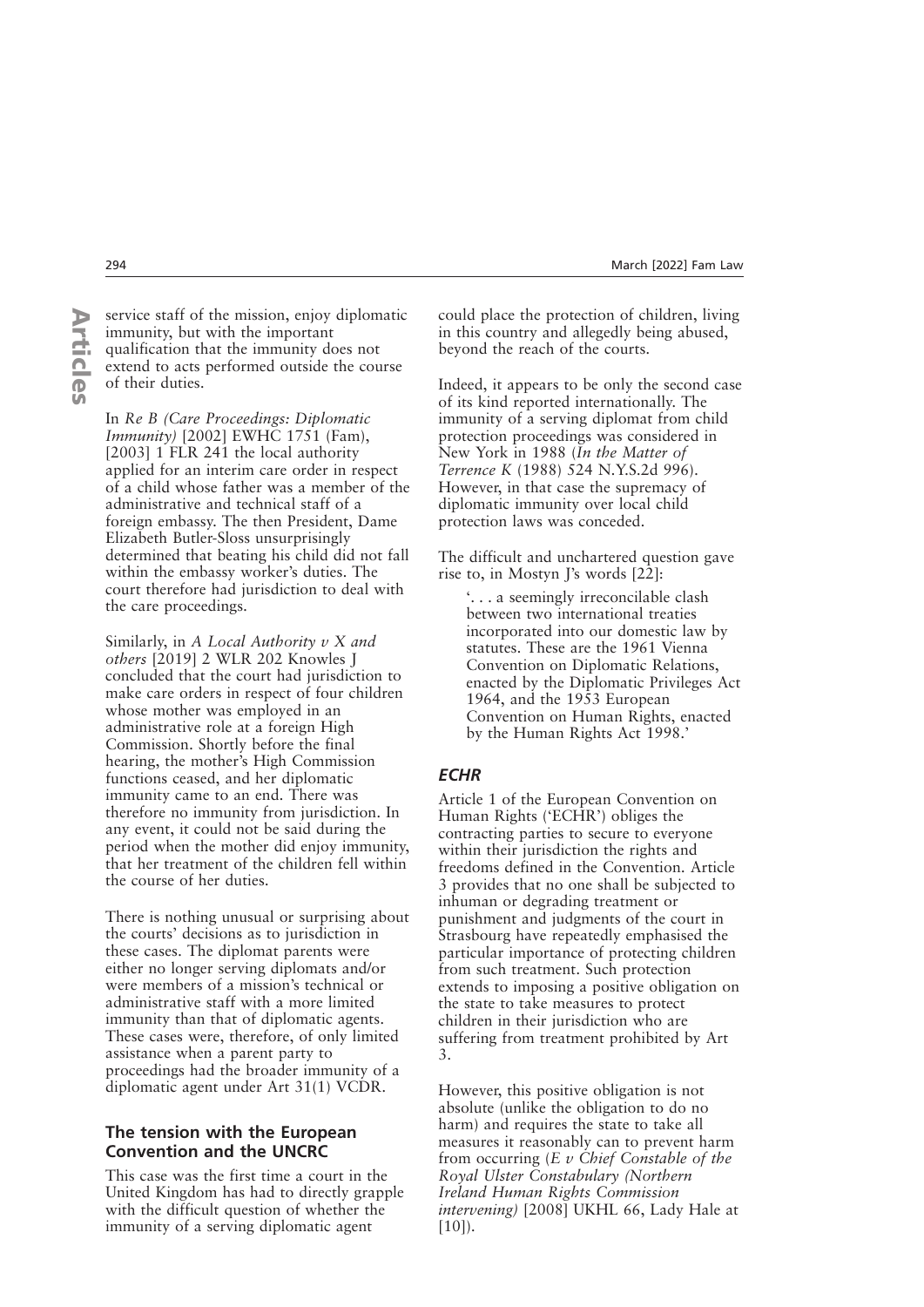The approach of the ECtHR is as follows:

'These measures should provide effective protection, in particular, of children and other vulnerable persons and include reasonable steps to prevent ill-treatment of which the authorities had or ought to have had knowledge' (Z v United Kingdom (Application 29392/95) [2001] 2 FLR 612 at [73]).

# *UNCRC*

The obligations under the ECHR are reinforced by the 1989 United Nations Convention on the Rights of the Child, and in particular Art 19(1) of that Convention:

'States Parties shall take all appropriate legislative, administrative, social and educational measures to protect the child from all forms of physical or mental violence, injury or abuse, neglect or negligent treatment, maltreatment or exploitation, including sexual abuse, while in the care of parent(s), legal guardian(s) or any other person who has the care of the child.'

# **Confronting the 'irreconcilable clash'**

## *a. Diplomatic and practical steps*

The position of the Respondent parents in *A Local Authority v AG* was that there was in fact no clash between the children's rights enshrined in the ECHR and the UNCRC and the exercise of diplomatic immunity. This was for the reasons explored by Lord Sumption in *Al-Malki*: namely, that the jurisdictional diversion of a breach to another mode or venue of settlement does not involve derogation from a substantive right.

It was further submitted that, in the circumstances, the State could meet its positive obligation to take all reasonable and appropriate measures to protect children from maltreatment by taking practical steps which did not demand the dilution of international principles of diplomatic immunity.

This was recognised by Mostyn J, who identified the following three steps which could be taken by organs of government [48]:

- 'a. A Local Authority is able to write to the Foreign & Commonwealth Office drawing the facts to the attention of the Secretary of State and inviting him to take such diplomatic steps as may be necessary.
- b. It is open to the Secretary of State for Foreign & Commonwealth Affairs, on receipt of that information, to seek to persuade the foreign government to waive diplomatic immunity in respect of the diplomat and his family so that the necessary protective measures can be taken.
- c. As a last resort, it is open to the British government to expel the diplomat and his family so that on their return to their homeland protective measures can be taken in respect of the children there.'

# *b. Judicial interpretation*

On behalf of the local authority and the children's guardian it was argued that the VCDR, as incorporated by the DPA 1964, should be interpreted pursuant to s 3 of the Human Rights Act 1998 ('HRA 1998') compatibly with Convention rights. It was submitted that a fourth exception to diplomatic immunity should be 'read into' Art 31 of the VCDR, namely an exception to protect children or vulnerable adults at risk within the diplomat's family.

## *Section 3 interpretation*

The ECHR takes effect in the UK by virtue of the HRA 1998. Section 3(1) of the HRA 1998 provides:

'So far as it is possible to do so, primary legislation and subordinate legislation must be read and given effect in a way which is compatible with the Convention rights.'

The limits on a court's interpretative powers are set out in *Re S (Minors) (Care Order: Implementation of Care Plan); Re W (Minors) (Care Order: Adequacy of Care Plan)* [2002] UKHL 10, [2002] 1 FLR 815 by Lord Nicholls at [38]–[40]. Particularly, the following was made plain at [40]: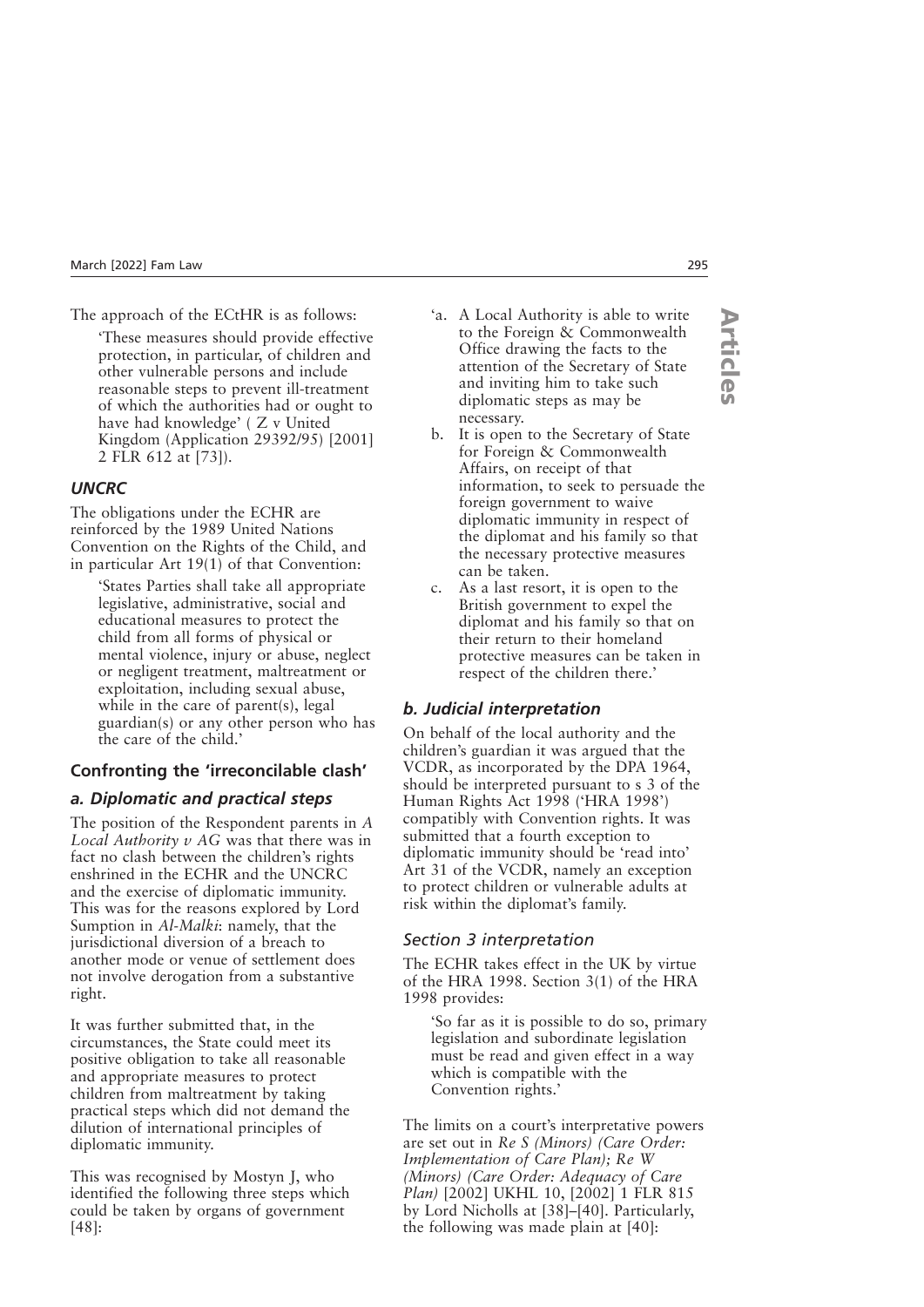**ArticlesArticles**  '. . . a meaning which departs substantially from a fundamental feature of an Act of Parliament is likely to have crossed the boundary between interpretation and amendment. This is especially so where the departure has important practical repercussions which the court is not equipped to evaluate.'

It was this section upon which the local authority and guardian relied, in order to 'read in' the exception set out above.

#### *Treaty interpretation*

However, as a treaty, the VCDR and the implementing 1964 Act must be interpreted in accordance with the international law principles of treaty interpretation. Article 31 of the Vienna Convention on the Law of Treaties (1969) provides:

'1. A treaty shall be interpreted in good faith in accordance with the ordinary meaning to be given to the terms of the treaty in their context and in the light of its object and purpose.

2. The context for the purpose of the interpretation of a treaty shall comprise, in addition to the text, including its preamble and annexes:

- (a) Any agreement relating to the treaty which was made between all the parties in connexion with the conclusion of the treaty;
- (b) Any instrument which was made by one or more parties in connexion with the conclusion of the treaty and accepted by the other parties as an instrument related to the treaty.

3. There shall be taken into account, together with the context:

- (a) Any subsequent agreement between the parties regarding the interpretation of the treaty or the application of its provisions;
- (b) Any subsequent practice in the application of the treaty which establishes the agreement of the parties regarding its interpretation;
- (c) Any relevant rules of international law applicable in the relations between the parties.'

Lord Sumption in *Al-Malki* again provided useful guidance on the principles of treaty interpretation insofar as they apply to the VCDR and diplomatic immunity. The following points are extracted [12] (emphasis added):

'(1) The text is the only thing that all of the many states party to the Convention can be said to have agreed. The scope for inexactness of language is limited.

(2) The Convention must, in order to work, be capable of applying uniformly to all states. The more loosely a multilateral treaty is interpreted, the greater the scope for damaging divergences between different states in its application. *A domestic court should not therefore depart from the natural meaning of the Convention unless the departure plainly reflects the intentions of the other participating states, so that it can be assumed to be equally acceptable to them*…

(3) Although the purpose of stating uniform rules governing diplomatic relations was 'to ensure the efficient performance of the functions of diplomatic missions as representing states', this is relevant only to explain why the rules laid down in the Convention are as they are. The ambit of each immunity is defined by reference to criteria stated in the articles, which apply generally and to all state parties. *The recital does not justify looking at each application of the rules to see whether on the facts of the particular case the recognition of the defendant's immunity would or would not impede the efficient performance of the diplomatic functions of the mission*.'

There was, however, divergence in judicial opinion about how extensively Art 31(3)(c) of the Vienna Convention on the Law of Treaties permits the meaning of a treaty to develop and change over time by reference to relevant rules of international law.

a. According to Lord Sumption, with whom Lord Neuberger agreed, the intention that the principal treaty should accommodate future change must be found within the treaty itself. In other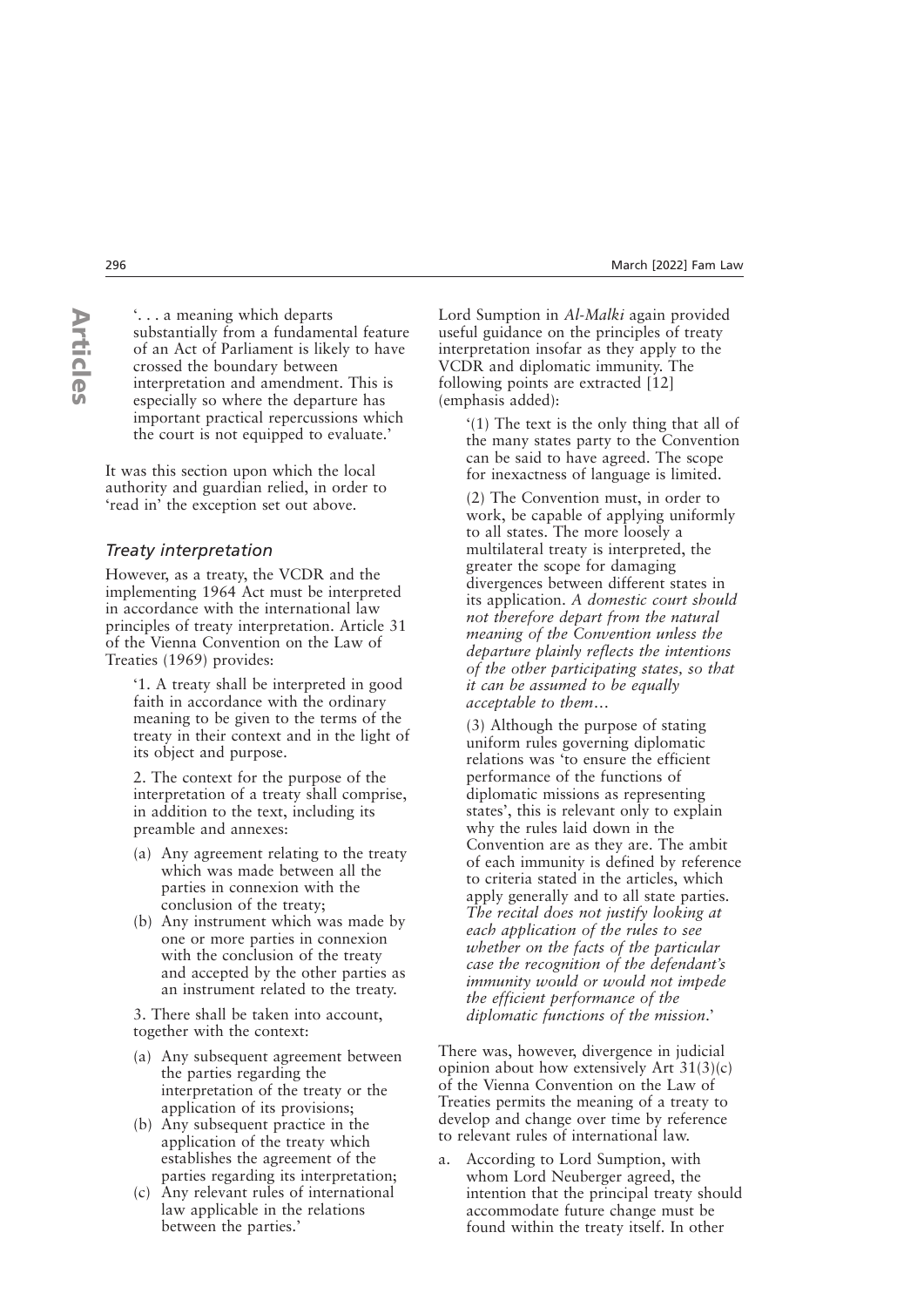words, the relevant provision in the original treaty must be 'ambulatory' (*Al-Malki*, obiter at [42]–[43]). He made clear that Art  $31(3)(c)$  is a principle of interpretation and 'not a principle of revision' [42].

b. Lord Wilson, with whom Lady Hale and Lord Clarke agreed, adopted a more revisionary approach. He considered that a treaty provision is able to develop over time in accordance with the emergence of new international law and that such development need not be expressly provided for in the original treaty (*Al-Malki*, obiter at [67]).

Accordingly, the argument advanced on behalf of the local authority and the guardian was that the VCDR and the 1964 Act should be interpreted through what Mostyn J called at [31] 'the lens of the mores of the time'. When the VCDR was being drafted and then considered by Parliament in the 1960s, little regard was paid to the welfare and protection of children at risk. The exceptions in Art 31(1) of the VCDR are thus exclusively to do with money and property. Now that rules of international law emphasise the importance of child protection, it was argued that the VCDR could and should be reinterpreted to account for such progress.

The proposed reading down of the VCDR and the DPA 1964 in accordance with the development of international child protection laws and s 3 HRA 1998, required more than interpretation of any specific provision already contained within them. It instead required the judicial introduction of an entirely new exception.

Mostyn J's judgment of 1 March 2020 ([2020] EWFC 18): a compatible interpretation?

Mostyn J concluded that, by virtue of diplomatic immunity, the care proceedings could not proceed. He expressed sympathy for the local authority and guardian's arguments but found himself unable to accede to their proposed revision of Art 31 VCDR for the following reasons, which

draw heavily upon the principles of treaty interpretation and reciprocity as set out above [38]:

'In my judgment the innovation proposed in this case passes well beyond the boundary of interpretation for the following reasons, all of which are reflected in the judgment of Lord Sumption (in *Al-Malki*).

- i) It violates the plain, natural literal meaning of the words in article 31. The exceptions were framed after considerable debate and were obviously intended to be a finite list. The principle of construction inclusio unius exclusio alterius means that a construer cannot infer an additional tacit exception based on safeguarding children at risk.
- ii) The Convention must mean the same thing in all the 191 states that have signed it. The majority of these will not have subscribed to the European Convention. That majority would no doubt find it most surprising that there existed a tacit exception based on safeguarding children at risk. For the Convention to work as intended there must be global uniformity as to what it means.
- iii) The foundation of the Convention is the idea of reciprocity. As Lord Sumption says at [12(3)], a significant purpose of conferring diplomatic immunity on foreign diplomatic personnel in Britain is to ensure that British diplomatic personnel overseas enjoy corresponding immunities. If a tacit exception based on safeguarding the children of diplomats were to be excavated it would not be difficult to imagine another state, a theocracy for example, claiming that the teenage children of British diplomats were at risk because their parents allowed them to drink alcohol or to dress immodestly.
- iv) The principle of immunity for serving diplomats and their families is one of the most important tenets of civilised and peaceable relations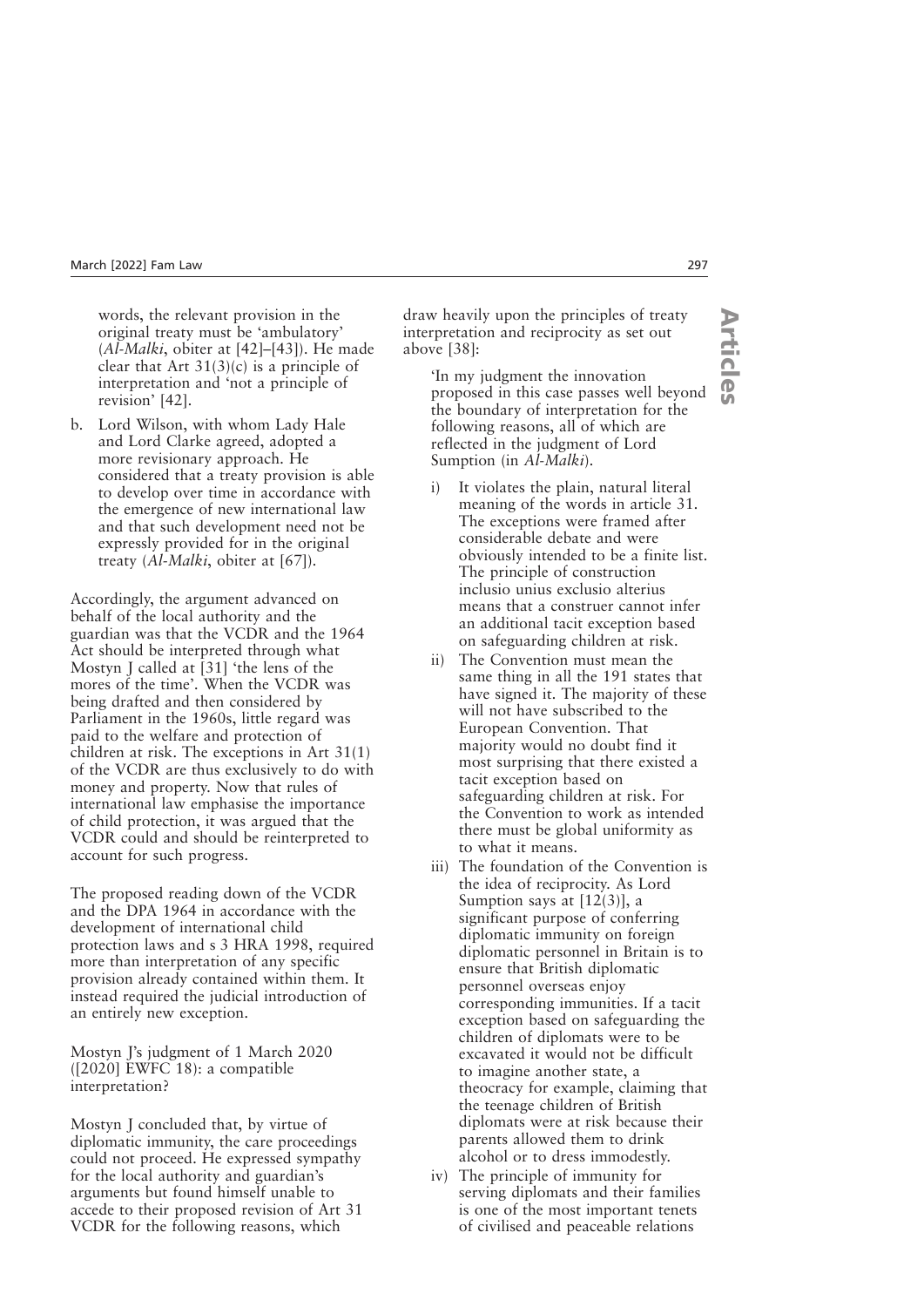between nation states. It may be abused, but that is a price that must be paid in order to uphold the higher principle. As Lord Sumption says at [7]:

"Nor do I doubt that diplomatic immunity can be abused and may have been abused in this case. A judge can properly regret that it has the effect of putting severe practical obstacles in the way of a claimant's pursuit of justice, for what may be truly wicked conduct. But he cannot allow his regret to whittle away an immunity sanctioned by a fundamental principle of national and international law." '

In so concluding, Mostyn J respectfully disagreed (at [39]) with the obiter expressed in the cases of *Re B* and *A Local Authority v X* referred to above. It had been suggested in those cases (*Re B* at [38]–[40] and *A Local Authority v X* at [60]) that an ECHR compatible interpretation of the VCDR necessitated the invocation of the jurisdiction of the Family Court in cases such as *A Local Authority v AG*. However, having analysed the principles in more detail (an exercise which was not necessary in *Re B* and *A Local Authority v X*) Mostyn J did not consider this to be the case.

As such, it is established that no family court in England and Wales has jurisdiction to hear claims under the Children Act 1989 in respect of the children of serving diplomatic agents. Mostyn J's judgment of 28 May 2020 ([2020] EWHC 1346): an 'academic' declaration of incompatibility?

Although the local authority had not formally applied for a declaration of incompatibility under s 4 HRA 1998, in the final paragraph of the court's first judgment, Mostyn J suggested [49]:

'. . . that inasmuch as articles 31 and 37 of the Convention prevent protective measures being taken in respect of the children of diplomats who are at risk then they are irreconcilable, and therefore incompatible, with the duties imposed on the state under articles 1

and 3 of the European Convention on Human Rights. They are probably incompatible with the rights under articles 6 and 8 also.'

As such, the local authority and the guardian indicated an intention to issue such a formal application. The care proceedings were therefore transferred to the High Court and the Secretary of State for Foreign and Commonwealth Affairs was joined as a party to proceedings.

Following the first judgment of 16 March 2020, the factual situation underpinning the care proceedings continued to evolve:

- a. The government of the sending state was invited to waive the family's immunity. It refused to do so, but recalled the father with immediate effect (though departure was delayed by the Covid-19 pandemic);
- b. The Secretary of State informed the government of the sending state that, in accordance with Art 9(1) of the VCDR, the father and his dependent family members were personae non gratae and were required to leave the UK at the first opportunity;
- c. Before the family had the opportunity to leave the country 'A', aged 14, left the family home and sought asylum;
- d. On 18 April 2020, the parents returned to the sending state together with their two youngest children ('S' and 'G,' aged 5 and 9). 'A' remained in the UK.

The diplomatic immunity which had prevented the care proceedings from proceeding was therefore at an end. Care proceedings were withdrawn in respect of 'S' and 'G' and an interim care order was made in respect of 'A'. However, the local authority, supported by the guardian, continued to pursue an application for a declaration that the DPA 1964 is incompatible with (at least) Art 3 of the ECHR.

Given that the issue of incompatibility had become academic – the diplomatic immunity no longer subsisting – a 'permission hearing'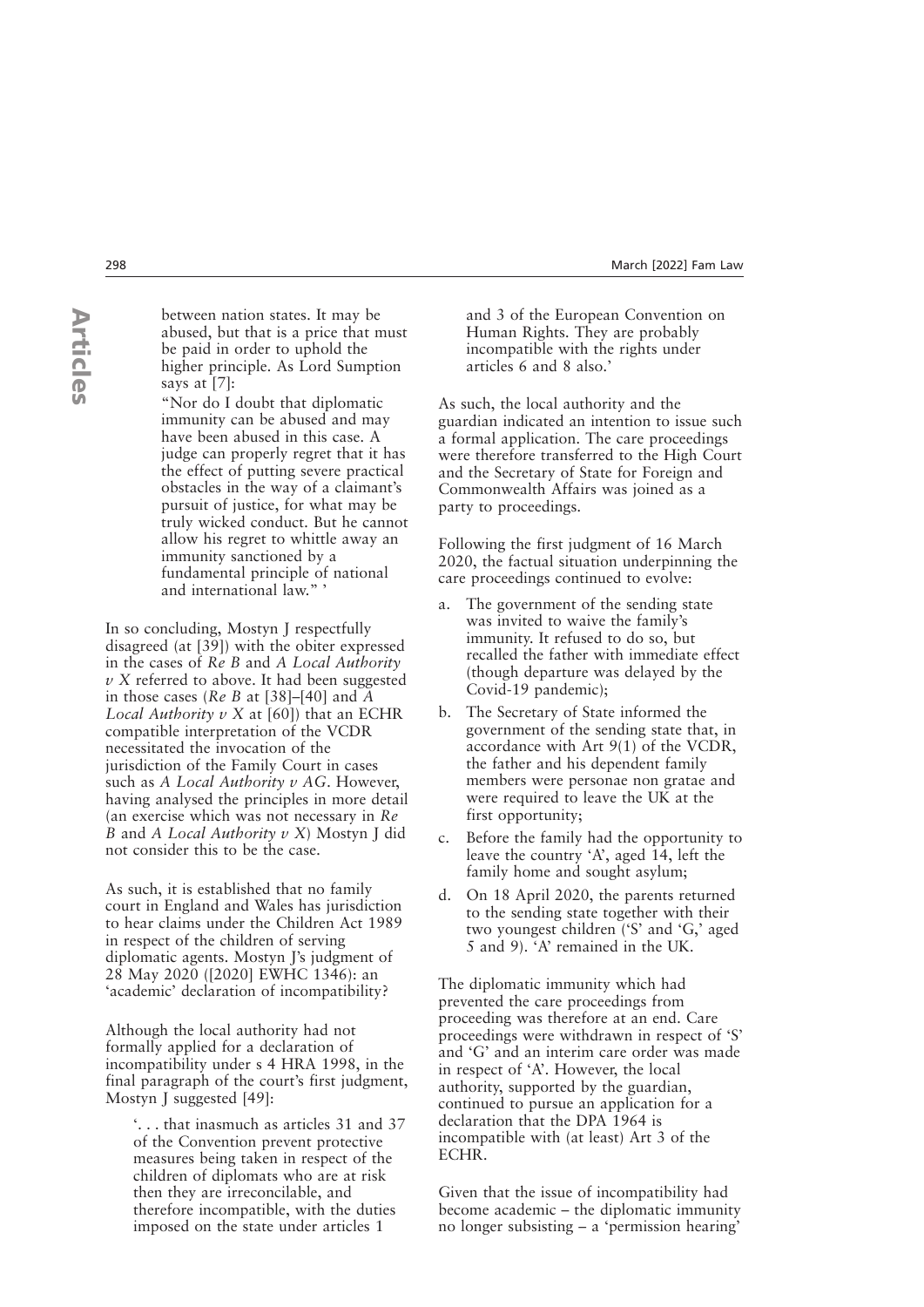was conducted on 18 May 2020 to determine whether the local authority's application should be allowed to proceed. The Secretary of State and the parents opposed the continuation of the application for a declaration of incompatibility. It was accepted that the court had a limited discretion to hear academic claims, but that this should be exercised cautiously (*R v Secretary of State for the Home Department ex p Salem* [1999] 1 AC 450, at 456–457). The principle set out in the cases of *Sun Life Assurance Co. of Canada v Jervis* [1944] AC 111, at 113–114; and *Ainsbury v Millington* [1987] 1 All ER 929, at 381, that the court does not pronounce on abstract questions of law, remained good.

Mostyn J admitted the need for caution but concluded, in a judgment given on 28 May 2020, that the application should proceed. He determined that the subject matter was of the upmost importance, the protection of children at risk being one of the 'first and foremost' obligations of the state, and there being 23,000 people (including many children) in the United Kingdom to whom the concept of diplomatic immunity might apply [17]. Mostyn J also noted that there now existed conflicting authorities on the point before him (although *Re A* only addressing the point directly).

Additionally, although Mostyn J found that the potential consequences of this claim were not relevant to whether it should be heard, they were quite rightly identified as far reaching on behalf of the Secretary of State ([14]):

'. . . [the]conclusion that provisions of the VCDR are incompatible with the ECHR could have far reaching implications, particularly in the context of the UK's diplomatic relations. The VCDR operates on the basis of reciprocity and is the foundation of the legal framework for the conduct of international relations. The practical impact of a divergence in the interpretation of the VCDR in this jurisdiction cannot be overstated. The likelihood is that any such interpretation by the UK will simply place the UK out on a limb in relation to the other 190 states.'

The declaration of incompatibility judgment of 13 May 2021 ([2021] EWHC 1253 (Fam))

In respect of this far-reaching matter, the local authority then made its application pursuant to s 4(2) HRA 1998, seeking the following declaration:

'That to the extent the operation of s2(1) of the Diplomatic Privileges Act 1964 (DPA) and Articles 29, 30 (1), 31(1) and 37(1) and (2) of Schedule 1 to the DPA:

- (i) prevents a court from hearing and deciding an application for protective measures to be taken in respect of the children of members of a diplomatic mission where these children are suffering or at risk of suffering significant harm, and /or
- (ii) prevents a number of authorities -including local authorities and the police- from acting, pursuant to ss.17, 31, 38, 43, 46 and 47 of the Children Act 1989 and s.11 of the Children Act 2004, to safeguard the children of members of a diplomatic mission where these children are suffering or at risk of suffering significant harm,

then these provisions of the DPA are incompatible with Articles 1, 3 and 6 of the European Convention on Human Rights.'

That application was heard by Sir Andrew McFarlane, President of the Family Division, and Sir Duncan Ouseley in March 2021. Following a careful and detailed exposition of the relevant legal principles, the High Court concluded that 'there is no conflict between the ECHR and the DPA/VCDR', and the local authority's application was dismissed [98]:

'The ECtHR jurisprudence requirement for a legal system to be in place to protect children through legislation, investigation and then the taking of other measures, cannot be read as also requiring the UK and the other Council of Europe Member States, all parties to the VCDR, to adopt a system which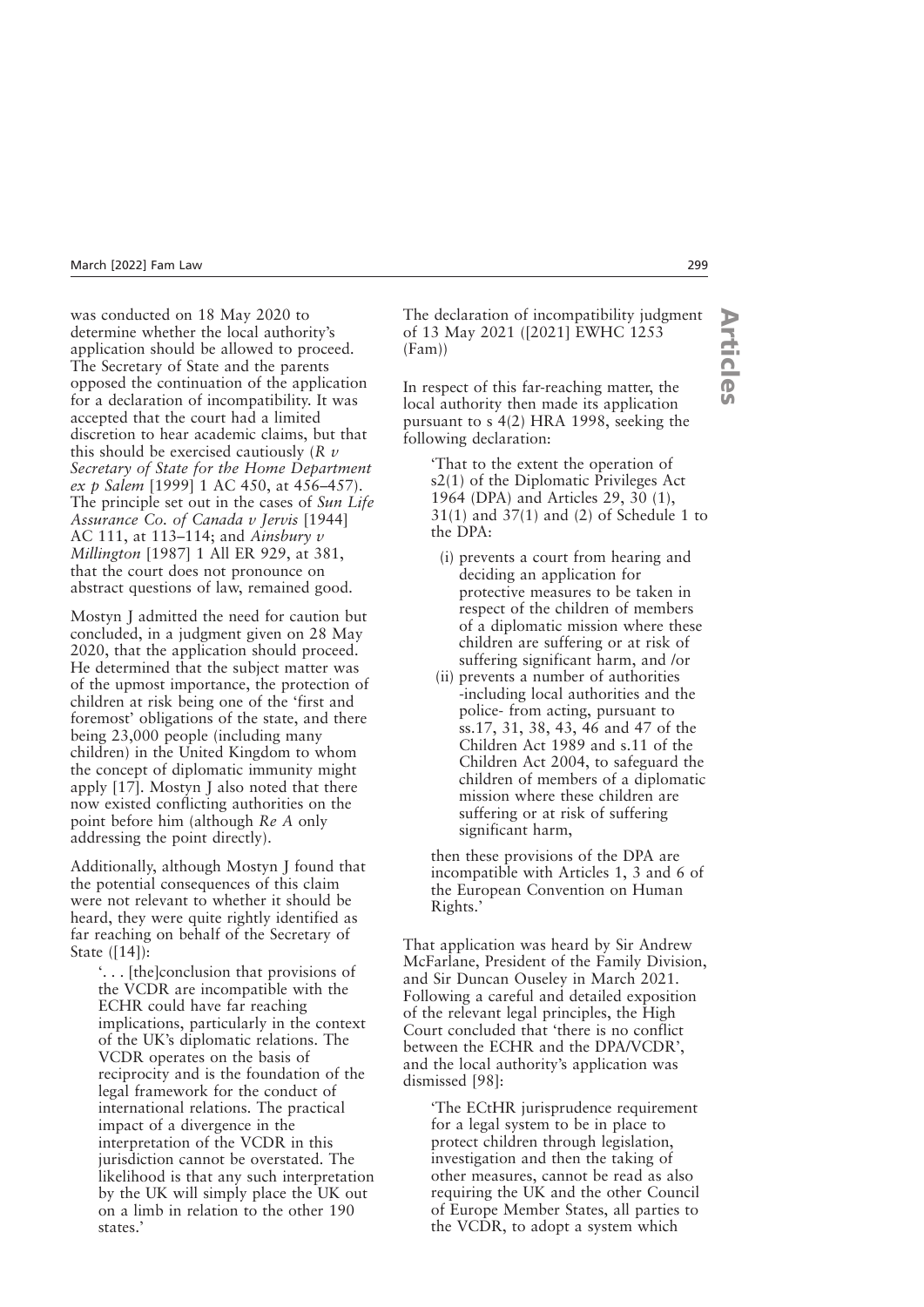**ArticlesArticles**  would require them to breach the VCDR towards each other and to other states. The ECHR does not require that in its text, and there is no jurisprudence which requires the Contracting Parties to breach the VCDR in order to avoid a breach of the ECHR . That is not surprising given that the VCDR codified the customary international law on diplomatic agents, and would have been well known in 1953.'

The court recognised that the state's *positive* protective and investigative obligations under Art 3 ECHR are not 'absolute' (unlike the *negative* obligation not to inflict torture or inhuman or degrading treatment, for example) .While the duty to investigate offences committed by a private individual which reach the Art 3 threshold exists, that duty is subject to 'practical constraints', diplomatic immunity being 'one such constraint and a very real and serious one' [99]–[100].

Similarly, the duty to take protective measures is subject to 'due process and other guarantees which place legitimate restraints on the scope of an authority's actions'. Measures are those which are 'reasonably to be expected, in all the circumstances' those circumstances including the operation of the VCDR in its entirety [101]. Echoing points made by Mostyn J earlier in the proceedings, the court concluded that it was:

'. . . *not reasonable, possible or proportionate* to require the State to act in breach of the VCDR , because of the importance which it has in reciprocal and global international relations, and with countries which are more or less friendly or hostile, as circumstances change, or which have very different domestic cultural values, and in which diplomats' families with children perforce live.'

The court found its conclusion to be reinforced by the principles used to interpret and reconcile international conventions, including the ECHR and VCDR, specifically the interrelationship between the specific and the general [107, 110]. The general

obligations of the ECHR and UNCRC were held to yield to 'specific text governing international diplomatic relationship' and 'a special regime dealing with all aspects of diplomatic immunity, including the rights and immunities of diplomats' children' [111].

Further, the court did not accept that the children of diplomats were not without protection, even if that protection differed from the protection of other children within the jurisdiction of the receiving state in the event immunity were not waived. They are instead to receive the protection of the sending state, following either recall or a declaration of persona non grata, where the case is seen as sufficiently severe [113].

In respect of Art 6 ECHR, the court also found that there was no basis for holding that the ECHR was inconsistent with the DPA/VCDR [126]–[133]. Applying *Benkharbouche v Secretary of State for Foreign and Commonwealth Affairs* [2017] UKSC 62 and *Estrada v Al-Juffali (Secretary of State for Foreign and Commonwealth Affairs Intervening)* [2016] EWCA Civ 176, [2017] 1 FLR 702, it was held that diplomatic immunity was required by international law and the restriction on the right of access to a court was again proportionate. Proceedings, if any were to take place would take place in the territory of the sending state, absent any waiver or cessation of immunity.

The two remedies available under the HRA 1998 are, as above, contained within ss 3 and 4. The proposed reading down had been addressed by Mostyn J in the March 2020 judgment at [38], but the High Court again expressed a short view that there was no scope for such an interpretation.

Concluding that there was no incompatibility, the court issued no declaration. However, it further indicated that even if incompatibility had been established, no such remedy would have been awarded because [138]–[139]:

a. Parliament could not remedy the position, except by breaching international law;